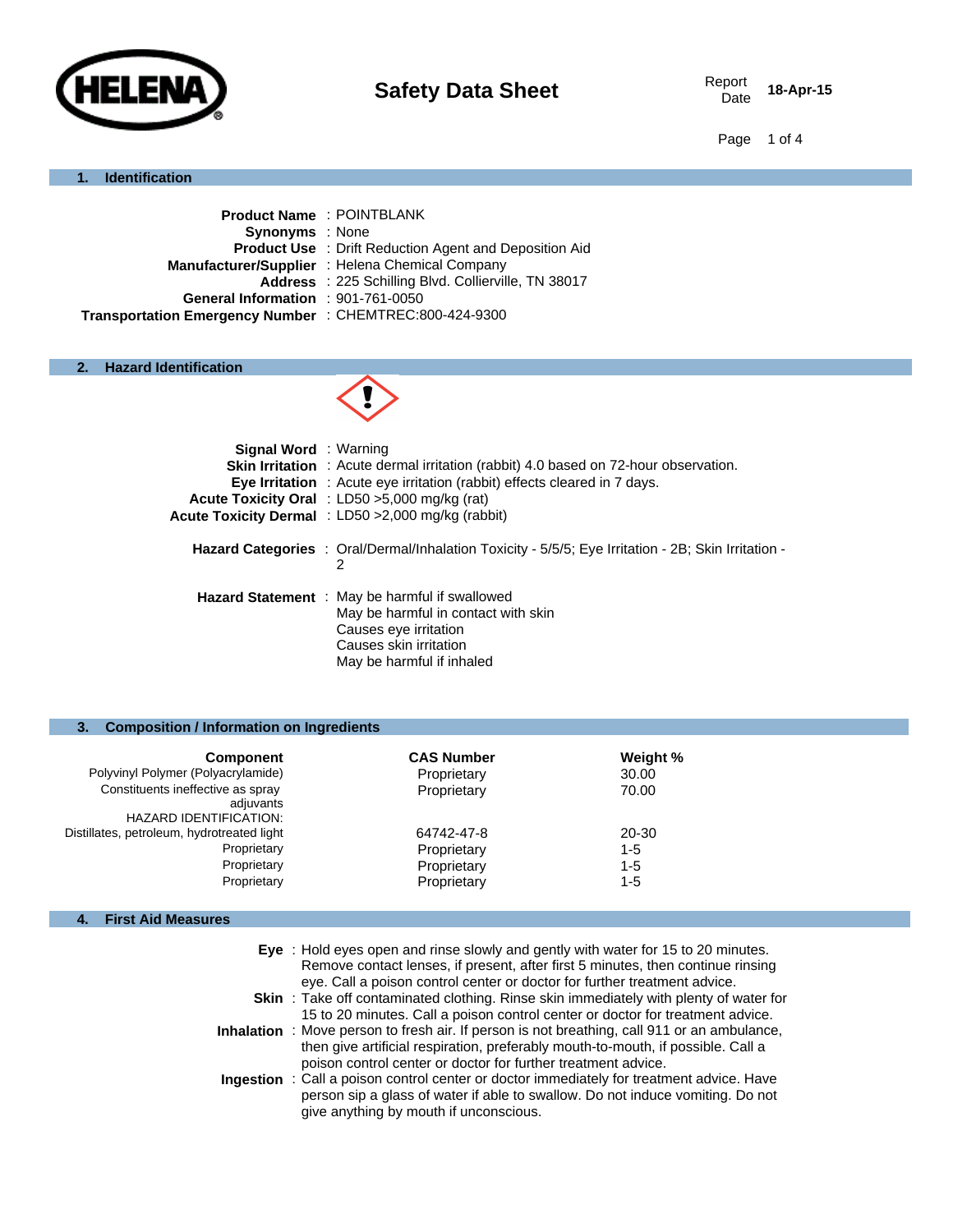

#### **Indication of Immediate Medical**  : Treat symptomatically. **Attention and Special Treatment Needed**

| 6. | <b>Accidental Release Measures</b>                                 |                                                                                                                                                                                                                                                                                                                                   |
|----|--------------------------------------------------------------------|-----------------------------------------------------------------------------------------------------------------------------------------------------------------------------------------------------------------------------------------------------------------------------------------------------------------------------------|
|    | <b>Personal Precautions</b>                                        | : Keep unprotected and unnecessary personnel out of spill area.                                                                                                                                                                                                                                                                   |
|    | <b>Protective Equipment</b>                                        | : Splashproof goggles or face shield, protective gloves, long-sleeved shirt and<br>long pants. Use NIOSH-approved respirator suitable for propionic acid, if<br>needed. Eyewash and safety shower should be accessible.                                                                                                           |
|    | <b>Emergency Procedures</b>                                        | : Surround and absorb all spills. Any amount, even very small amounts, of this<br>product combined with water is an extreme slip hazard. Do not add water until<br>absorbent has been applied to spill.                                                                                                                           |
|    | <b>Methods and Materials for</b><br><b>Containment and Cleanup</b> | Dike the area to prevent spreading. Spilled material should be absorbed onto an<br>inert material and scooped up. Place in suitable containers for disposal. Flush<br>spill area with water thoroughly until slipperiness is gone. Use absorbent to<br>collect wash water and place in same containers with spill waste material. |

| <b>Handling and Storage</b>          |                                                                                                                                                                                                                                                                                                                                          |
|--------------------------------------|------------------------------------------------------------------------------------------------------------------------------------------------------------------------------------------------------------------------------------------------------------------------------------------------------------------------------------------|
|                                      |                                                                                                                                                                                                                                                                                                                                          |
| <b>Precautions for Safe Handling</b> | : Keep out of reach of children. Read label before use. Avoid contact with eyes,<br>skin and clothing. Wash thoroughly after handling. Do not eat, drink or smoke<br>when using this product. Take off contaminated clothing and launder before<br>reuse. Do not contaminate water supplies. Wear protective equipment when<br>handling. |
| <b>Conditions for Safe Storage</b>   | : Store in a well-ventilated area. Keep in original container. Keep container tightly<br>closed. Do not reuse empty container. Do not store with food, feed or other<br>material to be used or consumed by humans or animals. For optimal storage,<br>store at temperatures between 40 Degrees F. and 90 Degrees F. Do not freeze.       |

| <b>Exposure Controls / Personal Protection</b><br>8. |                                                                                                                                                                                                                                                              |
|------------------------------------------------------|--------------------------------------------------------------------------------------------------------------------------------------------------------------------------------------------------------------------------------------------------------------|
|                                                      |                                                                                                                                                                                                                                                              |
|                                                      | TLV/PEL : Petroleum distillate, hydrotreated (CAS No 64742-47-8) - OSHA PEL 500 ppm.                                                                                                                                                                         |
|                                                      | Appropriate Engineering Controls : Normal room ventilation (mechanical) or outdoor ventilation should be<br>satisfactory.                                                                                                                                    |
|                                                      | <b>Personal Protective Equipment</b> : Splashproof goggles or face shield, protective gloves, long-sleeved shirt and<br>long pants. Use NIOSH-approved respirator suitable for propionic acid, if<br>needed. Eyewash and safety shower should be accessible. |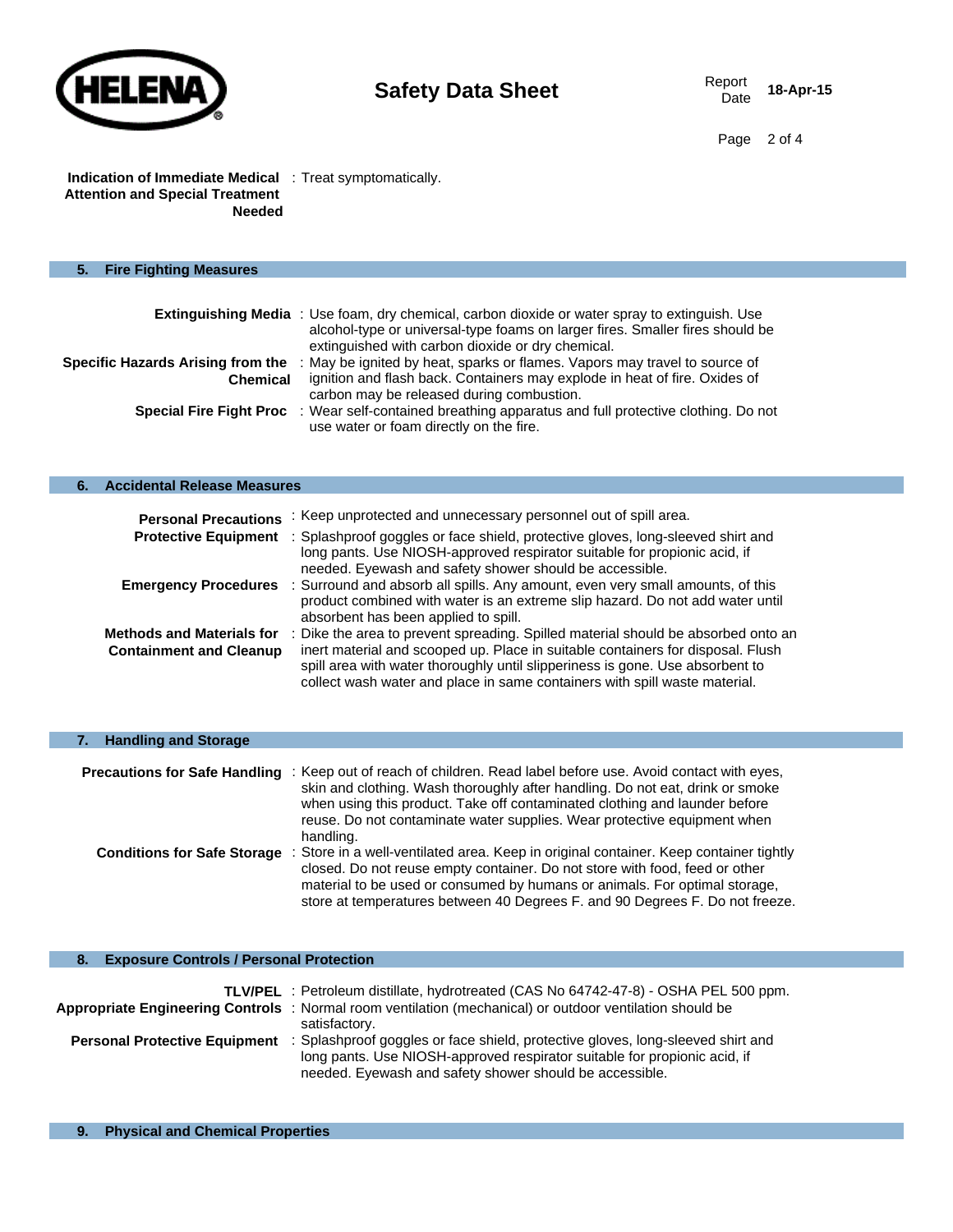

| <b>Safety Data Sheet</b> | Report<br>Date |
|--------------------------|----------------|
|                          |                |

Report **18-Apr-15** 

Page 3 of 4

|                                                                      | <b>Odor/Appearance</b> : Milky, white, viscous liquid; hydrocarbon odor. |
|----------------------------------------------------------------------|--------------------------------------------------------------------------|
|                                                                      | Flash Point, <sup>o</sup> F : >93 Degrees C.                             |
|                                                                      | Boiling Point, <sup>o</sup> F : No information found                     |
| Melting Point(Freezing point), <sup>o</sup> C : No information found |                                                                          |
| Vapor Pressure, mm Hg @ 20 °C : No information found                 |                                                                          |
|                                                                      | Vapor Density : No information found                                     |
|                                                                      | Solubility in Water : Limited by viscosity                               |
|                                                                      | <b>Molecular Formula</b> : Not applicable, formulated mixture.           |
| Density, g/mL @ 25 °C : 1.037-1.063                                  |                                                                          |
| <b>Evaporation Rate(Butyl Acetate = : No information found</b>       |                                                                          |
| 1)                                                                   |                                                                          |
| <b>Octanol/Water Partition : No information found</b>                |                                                                          |
| <b>Coefficient</b>                                                   |                                                                          |
|                                                                      | $pH : 6$ to 8 (upon dilution in water)                                   |
| <b>Flammable Limits (approximate</b> : Not applicable                |                                                                          |
| volume % in air)                                                     |                                                                          |
| Auto-ignition Temperature:                                           |                                                                          |
| Decomposition temperature : No information found                     |                                                                          |
|                                                                      |                                                                          |

# **10. Stability and Reactivity**

|                                          | <b>Reactivity</b> : No information found                                                     |
|------------------------------------------|----------------------------------------------------------------------------------------------|
| <b>Chemical Stability : Stable</b>       |                                                                                              |
|                                          | <b>Hazardous Decomposition</b> : Under fire conditions, emits oxides of carbon and nitrogen. |
| <b>Products</b>                          |                                                                                              |
| Hazardous Polymerization: Will not occur |                                                                                              |
| <b>Conditions to Avoid</b> : None known  |                                                                                              |
|                                          | <b>Incompatible Materials</b> : Strong oxidizing agents.                                     |

# **11. Toxicological Information**

|                                                           | Acute Toxicity (Oral LD50) : >5,000 mg/kg (rat). May be harmful if swallowed.                    |
|-----------------------------------------------------------|--------------------------------------------------------------------------------------------------|
| Acute Toxicity (Dermal LD50) : >2,000 mg/kg (rabbit).     |                                                                                                  |
| <b>Acute Toxicity Inhalation LC50</b> : No data available |                                                                                                  |
| Likely Routes of Exposure : Skin and eyes.                |                                                                                                  |
|                                                           | <b>Skin Irritation</b> : Acute dermal irritation (rabbit) 4.0, based on 72 hour observation.     |
|                                                           | <b>Eye Irritation</b> : Acute eye irritation (rabbit) effects cleared in 7 days.                 |
|                                                           | <b>Skin Sensitization</b> : No information found                                                 |
|                                                           | <b>Carcinogenic</b> : Not listed by IARC, NTP or OSHA.                                           |
|                                                           | <b>Chronic Effects</b> : No information found.                                                   |
|                                                           | <b>Other Hazards</b> : CA Prop 65 Warning: This product contains chemicals known to the State of |
|                                                           | California to cause cancer and birth defects or other reproductive harm.                         |

| 12. Ecological Information                                                                                                                  |                                                                                                                              |
|---------------------------------------------------------------------------------------------------------------------------------------------|------------------------------------------------------------------------------------------------------------------------------|
| <b>Bioaccumulative Potential : Not available</b><br><b>Mobility in Soil</b> : Not available<br><b>Other Adverse Effects</b> : Not available | <b>Ecotoxicity</b> : Not available<br>Persistence and Degradability : The polymeric ingredient is not readily biodegradable. |